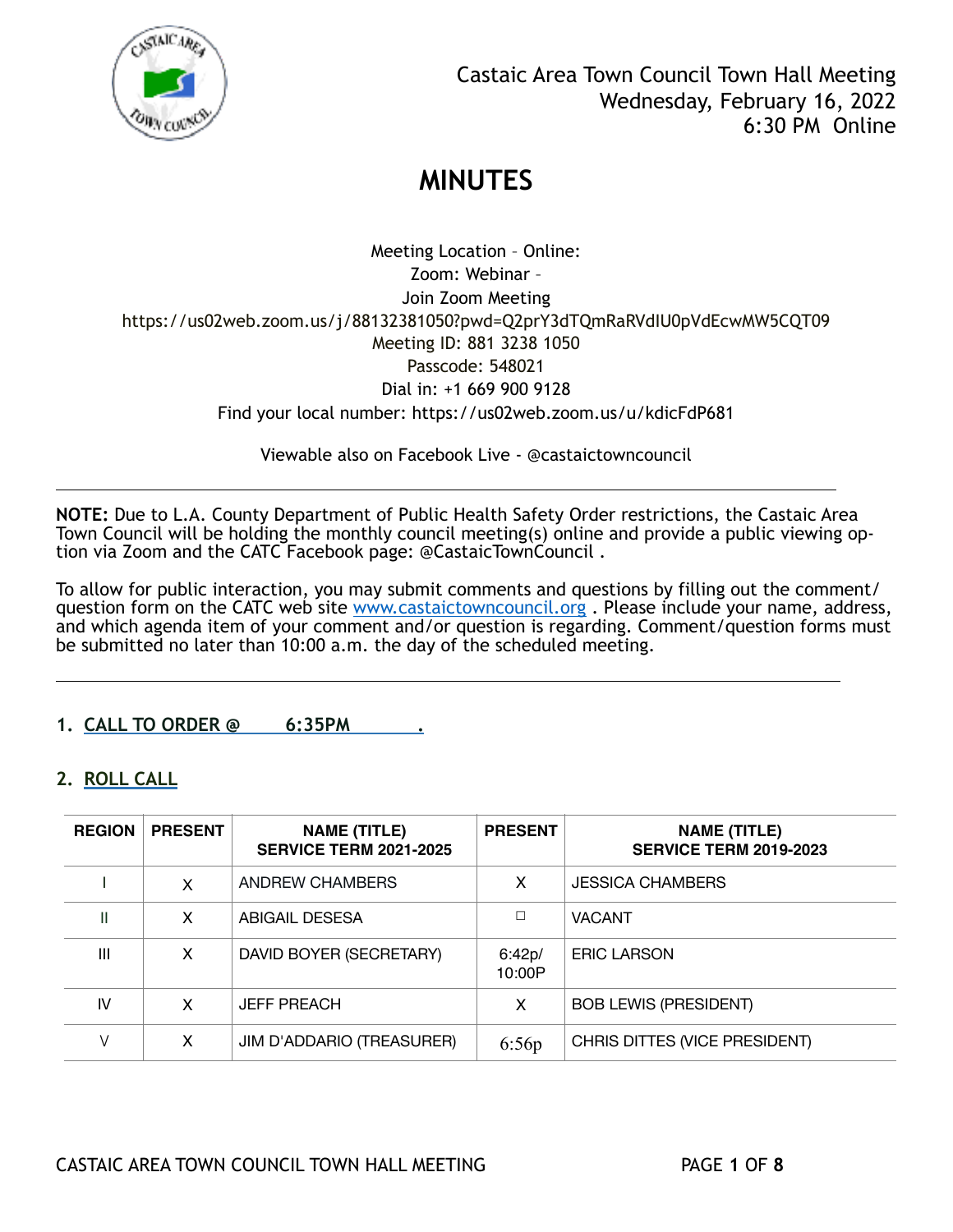

### **3. HEARING SESSION**

A. Approval of Agenda

- Motion to move Presentation from Valladares office to top of Special Reports approved by Consensus

Motion by: J. Chambers. Second by: DeSesa. Vote:  $\frac{7}{7}$  / 0 / 0  $\frac{0}{7}$ .

B. Questions and Comments \_\_\_\_\_

(Note: If a question/comment form is sent regarding a matter that is on the agenda, the question or comment will be read when the agenda item is brought up. Questions or comments on non-agenda items will be discussed during agenda item #10 Open Discussion.

- Council Comment: 3 Comments received and will be covered as agenda item comes up.

#### **4. SPECIAL REPORTS**

- A. Report from 5th District; Los Angeles County Supervisor's Office of Kathryn Barger Stephanie English.
- COVID: Reviewed Health Officer orders. Daily hospitalizations met yesterday. Masking no longer required outdoor at Mega events. Mega now at 1,000 for indoor, 10,000 for outdoor. Masking indoor continue in LA County only, until 2 weeks moderate level achieved. Case #'s 3300 positive cases and 102 new deaths.
- Barger Voted abstain and motion approved by Board pf Supervisors, for motion to change civil service rules County employees compliance with vaccination requirements. Targeted at Sheriff Villaneuva individually. Supervisor Barger wants work around for Deputies who do not want to get vaccinated. Vote was 4-0-1.
- Permitting Licensed Cannabis in LA unincorporated areas of County. Encourage to engage on impact to Castaic community. Do we want in our community or not? Let Supervisor know.
	- 1. Homeless Person in front of Bank of America.
	- Stephanie read Notes from Cpt. Diez on his behalf; 1/26 arrested for obstructing sidewalk. Creating a disturbance. And other violation. Judge recognized mental illness. Held on \$35k bail. Placed at women's jail. Getting assessed for her mental health needs.
	- SLOAN CANYON: (based on public comment) Citizen Susie Carroll; 1) engineers did not address guardrail/barrier, what is status of analysis? 2) Lions Meeting; said would look at speed humps, what has been done?
		- Julian Garcia DPW: Guardrails have been analyzed. Slope conditions not met. Area has curb and that is not acceptable condition. Drive way openings that would require end treatments. Conditions for guard rail not met. First exhaust speeding issue. Doing traffic study on Elkhorn and Sloan. Looking at Elkhorn and Sloan and at Quail to do traffic circles at these two intersections to slow traffic down without stopping traffic while also reducing congestion. Quail looked at for circle, but due to drive, size of intersection, etc.. looking at potentially putting in a dedicated receiving lane for left hand turn traffic. Reconfigure intersection accordingly. Studying this option for Quail to relieve line building up on Sloan. Looked at speed humps, speeds avg. in the 40's. Combined with slope is not acceptable condition for speed humps. Hopes to have graphic illustration in next couple of weeks. Temporary circles at beginning and if works, will look at making permanent in future. Median is not off table, but looking at other means first.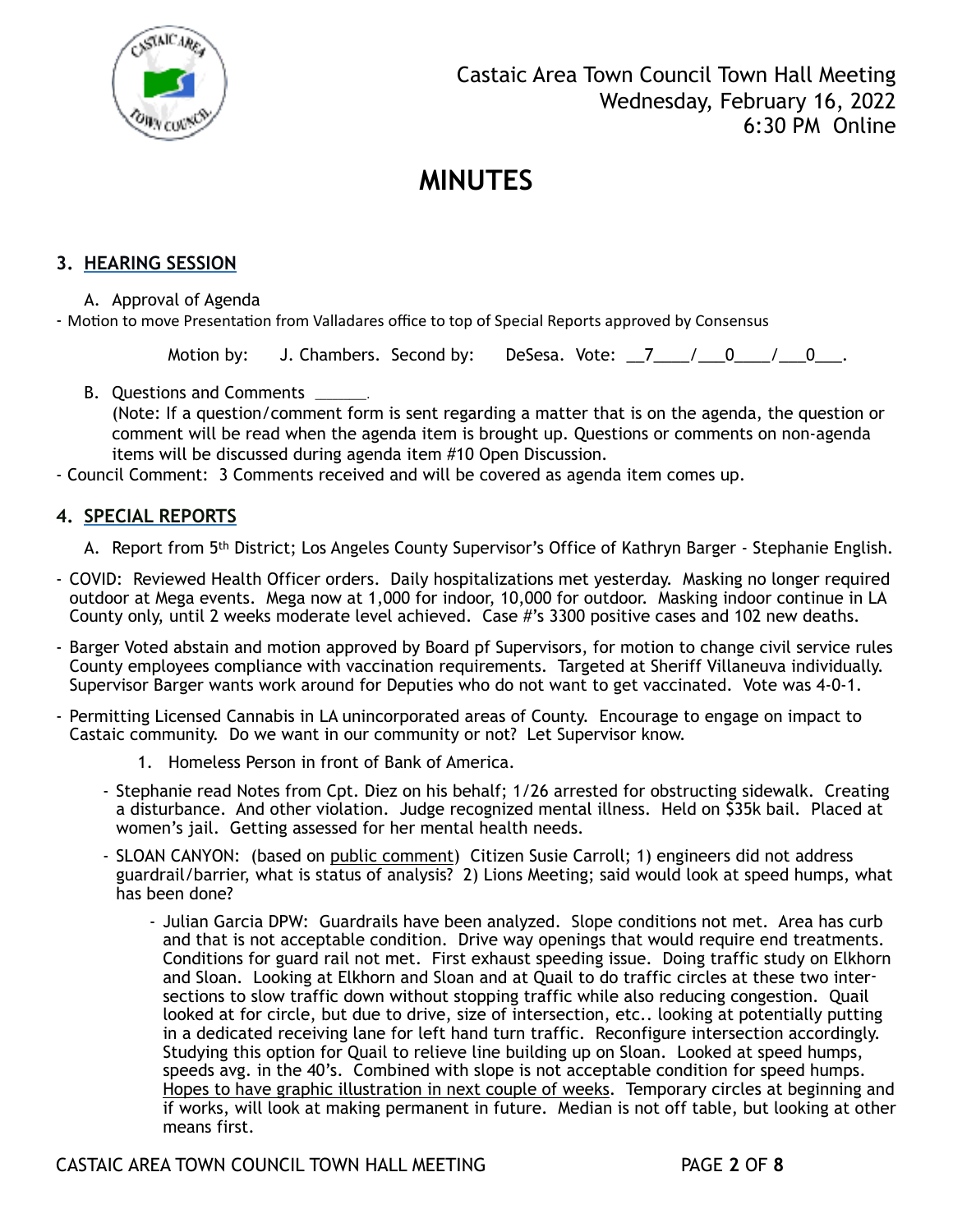

- Council Comment: Lake Hughes Road stop sign (aka Kenny). Suggested delineators to protect sign. Julian recommended more substantial delineators. Will take a look at that location.
- Council Comment: Roundabouts. 2 lane or 1 lane. Julian: 1 lane. Council: Can it be done safely with driveways. Julian: Looking at different layouts to fit and be safe. Council: Guardrails just on curve? Julian: Yes, just on curve. End treatment is 75-100' to make safely end. Insufficient length to install. Council: Landscaping an option? Julian: They have been looking at that option and is part of the consideration. Currently County is only curb-to-curb, but is imminent, so they are looking at landscaping option.
- Council: Assume in couple of weeks will be available, requested to present at next Council Meeting.
- Stephanie: Asked for written review from Julian to be sent.
- Josephine Gutierrez DPW: If Council wants to appeal original traffic study she provided contact.
- Enrique Baul FLOOD Control District: Hasley Canyon Bridge North of Del Valle Intersection, being considered for concept development. Process to evaluate and investigate the site to assess need and alternatives for solution. First step. Once approved goes into design phase. IS being recommended!! Stephanie: Is there funding? Enrique: district funded project DNAP ? Council Comment: Is this from BnT funds? Stephanie: Will ask Jose to come back with advice on funding. Council Comment: Why not part of Williams Ranch B&T funds? Jose: Taking notes and will reply back. Council Comment: Letter sent requesting all Williams Ranch funds be flagged for Hasley project.
- Enrique: Hasley Canyon: Concept Dev. funded by District. Beyond concept funding is not provided yet. Flood control district funds to be clear for Concept phase.
- 2. Commendation Scrolls.
	- a. Bonnie Sander For service on Land Use Committee CATC Region 5
	- b. Robert Kelly For service on Land Use Committee CATC region 4
	- c. Martin Euredjian (Good Samaritan)
- 3. Update on revision of Paving Timeline Graphic.

- Juliet Mendez DPW: Re: Road Projects Document sent. Council Comment: 2022 only one project. Juliet: Many include concrete work as well which makes 2 phases. Doing legwork re: this. Pavement after concrete. Oak Valley has concrete assessment for 2022 pavement. Green Hill Drive and Cherry Drive are ongoing. Has high confidence in dates on project list.

- Written Public Question from Liz M. - I want to know why when they tore up Hasley for the water pipe project they repaired the road immediately. The road on Del Valle is absolutely ridiculous. Why are we having to wait until 2023 to be repaired? It's not right. Who allows them to not repair the road in a timely manner? Who can I contact to speak with? Jose Gutierrez: Will repair over trench as soon as water main line project is completed. A month or two. Whole road will be repaved in 2023. Council Comment: Clarified Hasley was private contractor, Del Valle Water project is County Project.

B. Report from 38th Assembly District; Assemblywoman Suzette Martinez Valladares - Patsy Ayala.

- AB217 - Bill will report sales tax holiday for school supplies, on table. AB321 Dual language eligible for early enrollment. AB1346 - AB1847 Crime victim right to participate. Homeless legislation. Protect places of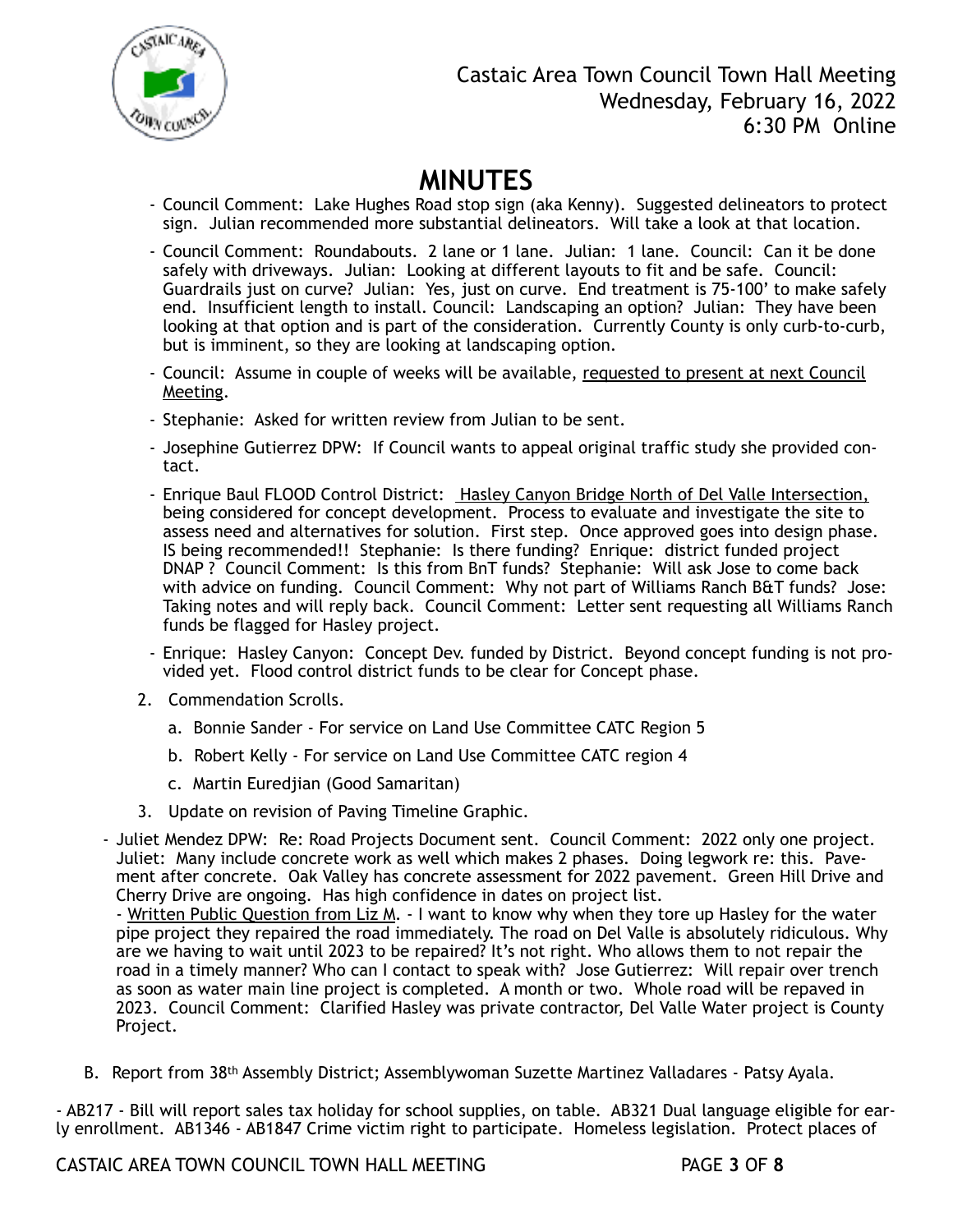

## Castaic Area Town Council Town Hall Meeting Wednesday, February 16, 2022 6:30 PM Online

# **MINUTES**

worship and non-profit for homeless remove threat to lawsuits. Joint consolidate homeless under one department. Joint authoring legislation with Choi, emergency shelters. Constituent services available by email or call to connect to any State agency. JD thanked for letter addressing a bill. Will be sending TC priorities for State level and ask for their help, i.e Freeway sign.

C. Report from 21st Senate District; Senator Scott Wilk - Kris Hough.

 1. CalTrans update of Highway 126 traffic light intersection of Chiquito Canyon Rd. & Hwy 126. - Sent Update by Email: Hwy 126 tentative project schedule date 1/12 nothing has changed. Getting clarification on proposed end date or if it has changed. So far dates are as 1/12/22.

- Provided legislative update by email forwarded to Council. Long term homelessness. Addressing Droughts. Wild fire preparation. Reducing government imposed debt for job creators. Addressing affordability in California.

D. Report from 25th Congressional District - Congressman Mike Garcia - Tami Stephens. - Emailed Report sent to Council Members. Nothing specifically for Castaic area.

E. William S. Hart School District: Castaic High School update - Principal Melanie Hagman. - Emailed to Council. Schedule of events is on CHS website.

### **5. COMMITTEE REPORTS AND PRESENTATION**

- A. Public Safety Chair Bob Lewis.
	- 1. Pitchess Detention Center Commander Paula Tokar.

- Rough January. 74 new COVID cases. Staff hit hard. Inmate count is going up. State reduced intake, so not removing from Pitchess. EVOC Grand Opening moved to March 21st @ 9:30a.

- 2. Los Angeles County Sheriff's Dept. Deputy Rooney / Captain Justin Diez.
- Emailed report to Council Members. Question re: average response times. Deputy Rooney; If is Emergent call, avg. is 3.5 minutes. Priority call, avg. 16 min. Routine call: avg. 89 min. Park Bureau does help with Emergent calls. Arrests 12/14/21 - 2/12/22 total 44 arrests and 46 part 1 crimes. 2 page update with detail on each incident/arrest.
- Council Comment: was 12 min. for his burglary situation and doesn't know why it took so long to respond. Did they find person who stole approx. 20 Catalytic converters in Castaic's neighborhoods.
- Council Comment: Clarify re: parks department. Emergent only for Park Dept. to respond to.
- Council Comment: Clarified Emergent vs. Priority Call.

3. Los Angeles County Sheriff's Dept. Park Bureau – Sgt. Bohnert - Email Report. - Sent 2 statistics; Crimes, but not specifically for Castaic. Castaic is in North Zone, but also are parks outside of Castaic in that zone. 12/31/21 - 1/22/22; 7 reports of graffiti in Val Verde. 18 reports in past 3 months related to Val Verde Park 13 Gang. Council Comment: Already installed and tested security cameras at Val Verde Park.

4. California Highway Patrol – Officer Wilson.

- Officer Wilson: Sent statistics for Castaic area. Re: catalytic converter problem, COPs team is dealing with at State facilities. Working with investigative services unit. Not just one person. Lot of people finding to be profitable. Can buy anti-theft devices for CAT devices that slow down thefts, but not eliminates. Prius, Toyota Tacoma/sequoia, F-250 are targeted. Prius can have up to 4 CATS on the car. 30 seconds to 1.5 minutes to remove.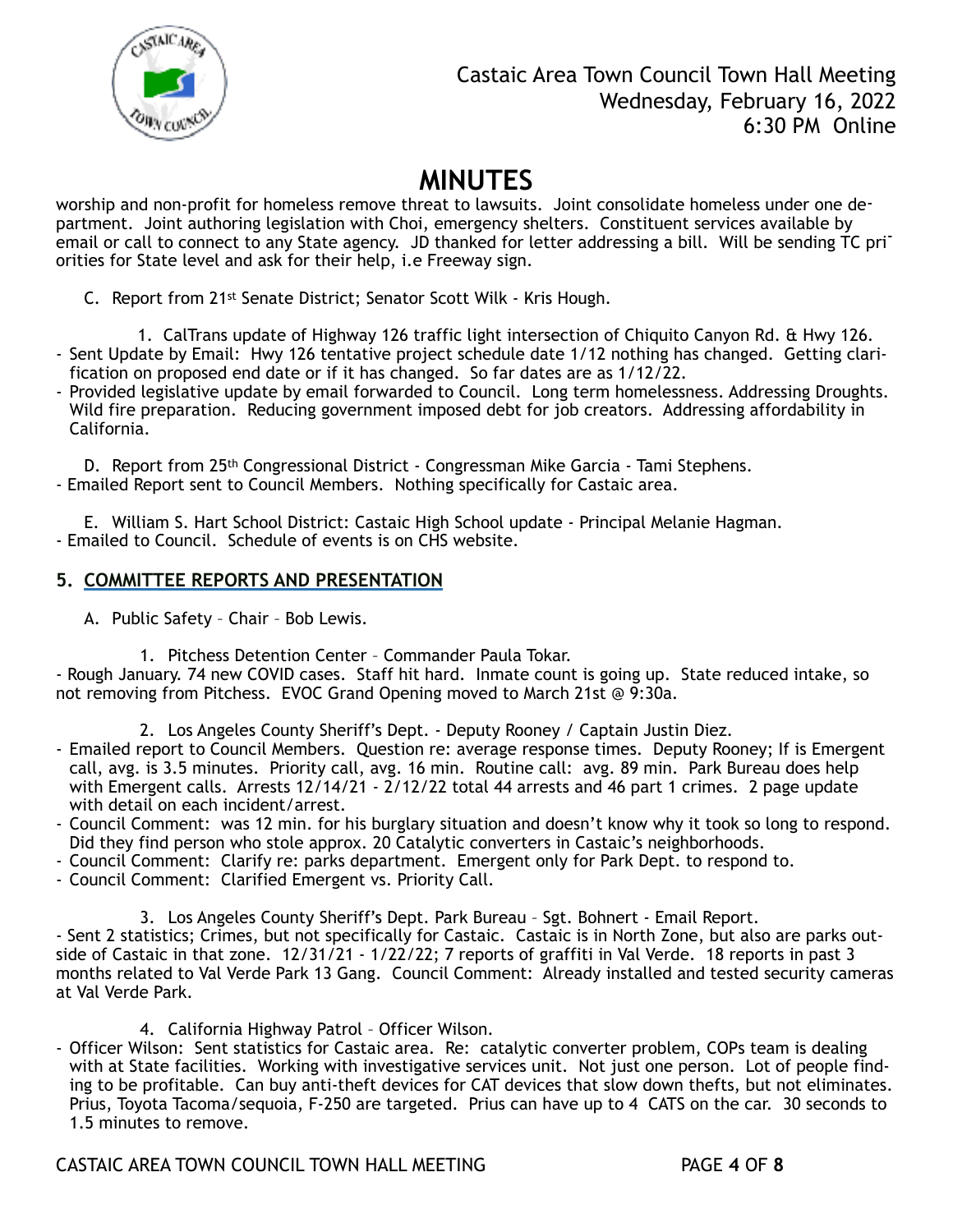

Castaic Area Town Council Town Hall Meeting Wednesday, February 16, 2022 6:30 PM Online

# **MINUTES**

- Council Comment: what are recycling yard rules re: taking in these CATS? Dpt Wilson: There is a system they employ to avoid scrutiny using a middle man to create paperwork.
- Officer Wilson: Gave status on Castaic activity. Physical barrier will help parking problem. Trucks pull up behind him AS he is writing a ticket for another truck parking in median. Council Comment: asked about funding for additional enforcement. Asking for input what would actually work to alleviate parking issue.
- Council Comment: Part of what CHP is doing is working as they are moving to the Old Road side to park. Parking is out of hand in this community. Wilson: Sheriff also writing ton of tickets. Tickets sometimes don't even bother these guys and are multiple offenders. Suggests Delineators, physical median, painting, etc.. along Castaic Road in Trucking District Would need an officer 24/7 given current situation. Need No Parking signs on Old Road to help with enforcement efforts. Stephanie: Clarified area needing signs. Will look into options to address. Wilson: Lot on Parker he has been writing tickets, but 4-6p becomes truck parking lot, suggests fencing or barrier. Discussion about No parking signage on that lot. Despite signs, trucks still parking on that lot. Stephanie: Tow away sign? Wilson: Not practicable. Julian: Adopted for no stopping signage on NE corner of Old Rd and Parker installed end of January.
- Removed abandoned cars off Castaic Rd across from Pizza restaurant. Stephanie: Very thankful.
- Council Comment: Re: NE corner lot on Old Rd/Parker Rd. Property owner thinks barrier not cost effective and lot is for sale and signs posted on the lot now.
- Council Comment: does not suggest physical median on Castaic Rd be careful and evaluate. Secondly, 5 Fwy construction project and 55 mph zone and lack of 55 mph speed signage. Wilson: Good point and will review/reply in email to Bob/Council. Big rigs parked in median is bigger issue than median as far as safety issue.

5. Los Angeles County Fire Dept. – Community Services Liaison Maria Grycan - Email Report. - Emailed stats. Maria presented in meeting: All of Castaic is included in the report including Val Verde. One vehicle fire had \$175,000 damages, cargo of frozen seafood was destroyed.

B. Parks and Recreation – Chair - Bob Lewis.

1. Castaic Lake State Recreation Area Report – Hector Inzuna / Tracy Hild / Chris Mowry.

- Sent out update by email.

2. Castaic Sports Complex - Daniel Lopez / Domonick Washington. - Sent out update by email. Read out by Bob.

3. Castaic Aquatic Center - Luis Torres. - No update provided.

C. Land Use Committee – Chair - Jim D'Addario.

1. Continuation of review of 7-Eleven Demolition and construction – Ariel Gutierrez, CMSLA LLC.

Project Overview:

a. 7-Eleven Demolition and construction – Ariel Gutierrez, CMSLA LLC. Change of use of an existing restaurant (Foster Freeze) to convenience store with proposed off-sale of beer and wine (APN: 2865-008-037) and demolish existing fueling canopy and two existing fuel pumps for the proposed construction for six fuel pumps for the proposed and canopy (APN: 2865-003-028)

- Land Use Chair: Contact re: Paradise Ranch CUP. Tesoro in our CSD and we are receiving notices. Ongoing items. Sent email RE: Ariel update with graphics. Council Comment: Email re: public comment and let-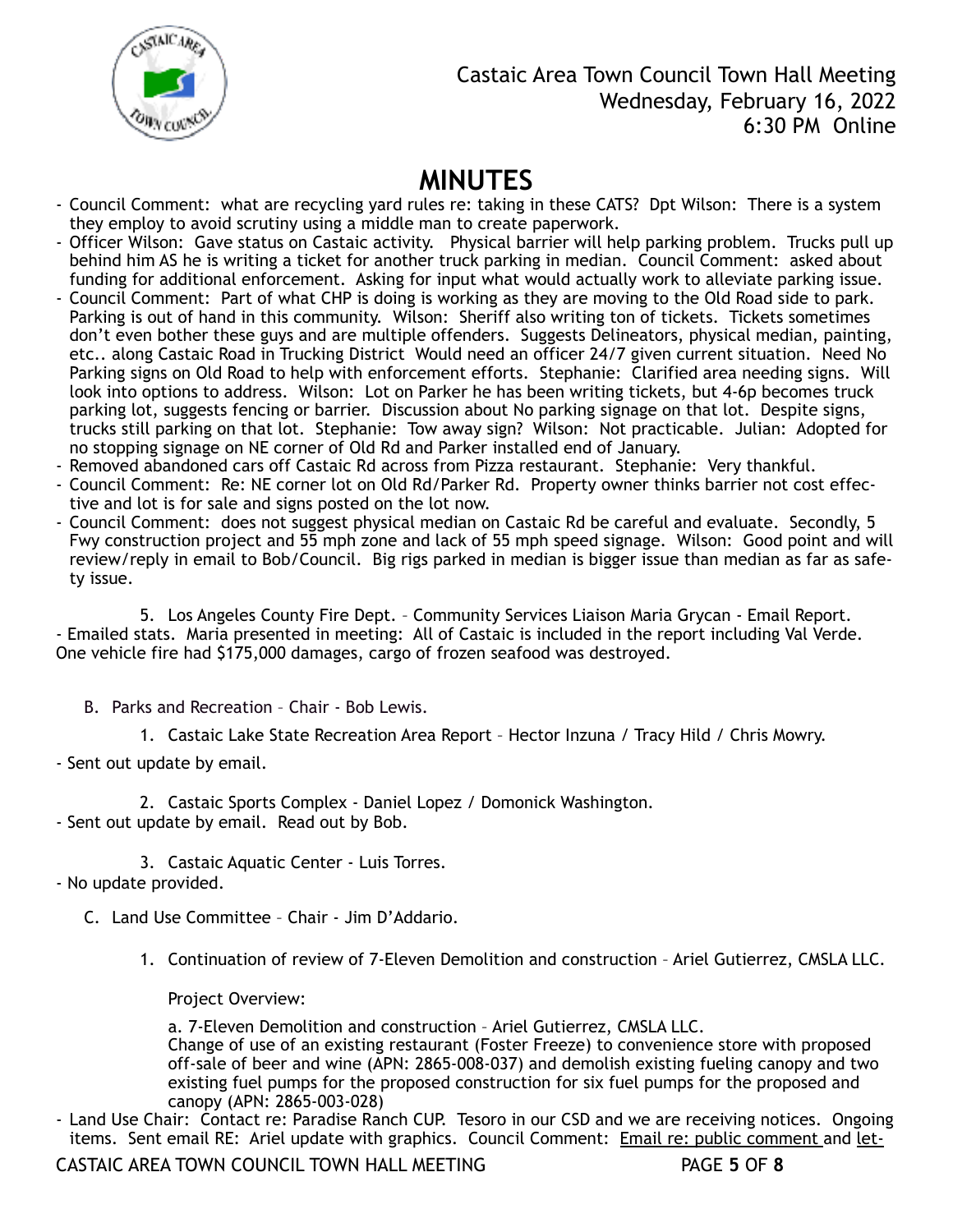

ter from 7 unit apartment building owner. Will read these when get to that part of the meeting. Disclosure Jeff Preach is property owner and will recuse himself from this agenda item and voting. Jim asked for copy of public comment letter from last months meeting, Bob will send.

- Ariel Presentation: 6' wall is o.k. by 7-Eleven. Addition of Cyprus Trees (7-10 proposed). Re: EV Charging stations, they proposed and they will provide this amenity. Addresses community concerns. Reviewed photo metric engineering study. Reviewed new format for 7-Eleven new building build out. Requesting acceptance of 6 pumps, 4 would kill project by 7-Eleven.

Council Comment: Any free standing lamps? Ariel: maybe on Castaic Rd. only. None in back. Council Comment: Does he want input on design? Ariel: 7-Eleven open to considering any design input. Council Comment: Distance between trees? Ariel: Not sure, will be between 7-10. Will be as many as possible to reduce light leaving property. Jim provided alternative tree options. Council Comment: talked about need for 6 pumps, did they look at rotating canopy? Concern with width on N.E. side of 16' width. Ariel: Due to building code requirements it cannot be moved. He does understand concern, unfortunately this meets code requirement, but no other option can be accommodated. Council Comment: Would they consider limiting to no trailers? Ariel: Problem is people do not follow directions and becomes conflict.

- Council Comment: Like idea of trees blocking lighting, but doesn't care for Italian Cypress and Jim's Ficus tree is better option. Doesn't see electric chargers on map. Were removed from plan sent. Ariel: EV charging will be provided. Council Comment: Concerned with adding conflict to trucking district.
- District III Council Comment: Happy with investment and support project.
- Council Comment: Clarification; 7-Eleven is taking over Fosters Freeze. Is it a remodel of existing building, or is it demo and new building. Ariel: Rehabbing down to existing walls, but not total remodel. Council Comment: Where trees are being planted, are they being planted on the entire length of property along wall? Ariel: No cuts off where air/water unit is located. Wall will go all the way to the back of Fos<sup>-</sup> ter Freeze. Council Comment: What size trees are they planting? Ariel: Willing to follow Castaic recommendation on this point. Council Comment: Showing lights on canopy downward, but extending off property. Would they provide shielding along edge? Ariel: Yes they would incorporate this suggestion. Council Comment: CSD states should be Mission or SouthWest style with muted colors. Ariel: Yes will follow CSD style requirements. Ariel: Bob asked about signage requirements in CSD and they are aware and will follow.
- Council Comment: In agreement is a benefit to community and questions addressed.
- Council Comment: Is there any light shielding at existing Foster's Freeze building? Jeff Preach/Property Owner: No wall currently. Council Comment: Does design conform to dark sky initiative? Ariel: Yes. Council Comment: Is an ordinance, so required. Council Comment: Beer/Wine transferring? How long? Ariel/Jeff: 34 years. Council Comment: is a great project and strongly supports it.
- Public Comments: Thor Walker: 1/17/22 email; Bob read out. Against project.
- Robert Sjoberg: 2/03/22 letter of support; Bob read out. Owner of 7 unit apartment building in support of project.
- Jeff Preach/ Property Owner: asked where person against lives. Thanked Council for consideration.
- Council Comment: Taking a property zoned for gas station. Not changing use as would be the case with a vacant lot scenario.
- Council Comment: Timeline for closing of Foster's Freeze? Suspects 30/60/90 days and will work with Foster's Freeze to facilitate. If doesn't get approved, building is in disrepair and would be problem. Jeff Preach/Property Owner: No other interested parties. Council Comment: Concerned with vacancies and doesn't want to see more vacant buildings on Castaic Rd.
- Council Comment: Would like to see included in project; shielding, light plan, 2 tree choices with height requested..

Motion by: Dittes. Second by: Larson. Vote:  $\frac{7}{2}$  /  $\frac{1}{2}$  /  $\frac{0}{2}$ .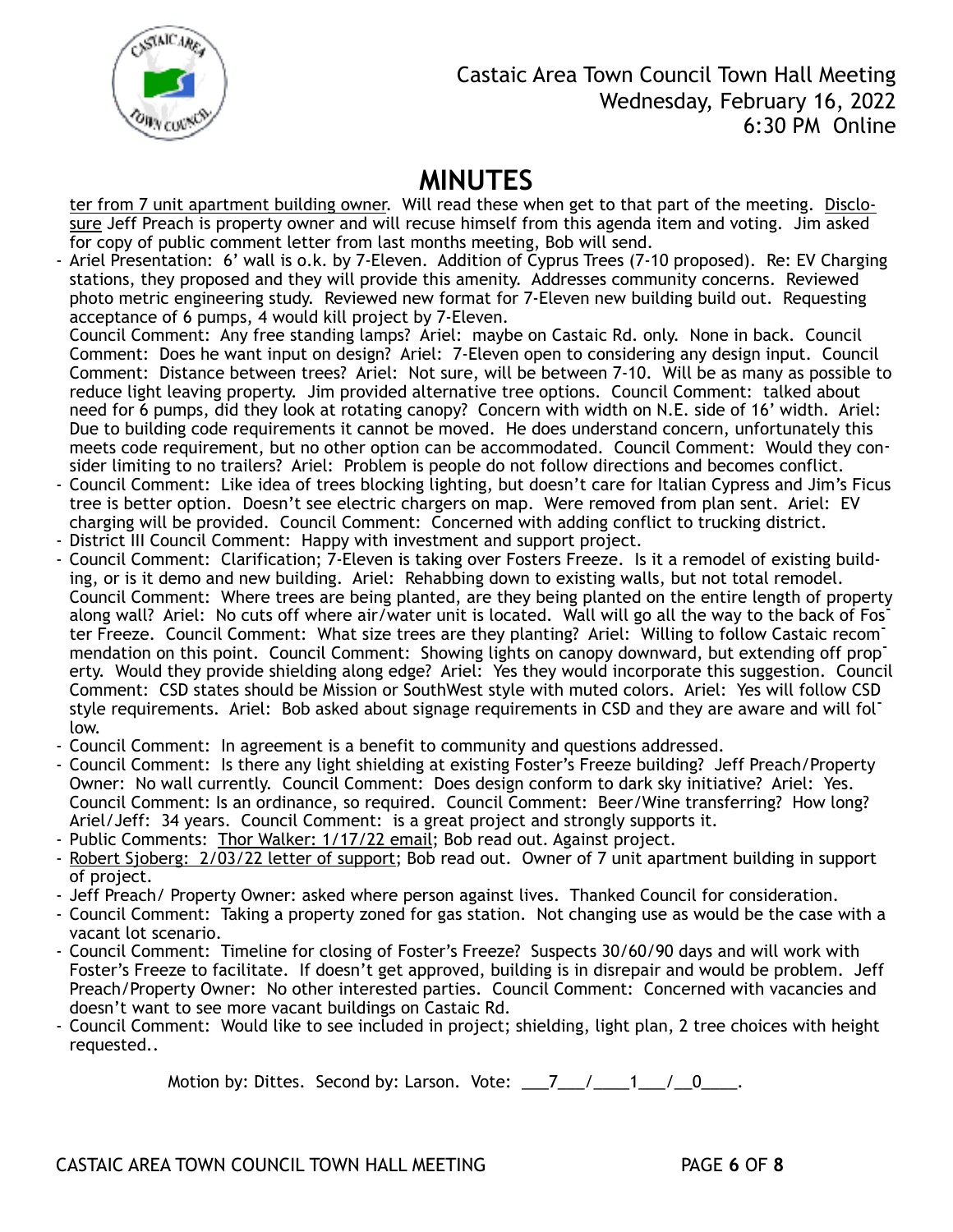

Jessica friendly amendment. Recommend approved as site plan presented in today's meeting. Chris added Style/Design to follow CSD requirement. Shielding of lights on back portion of canopy. 15' minimum height of Ficus Indian Laurel Column Trees.

- Land Use New Member: Martin Euredjian. Approved by Unanimous Consent of Council.

### **6. TREASURER'S REPORT**

- A. Treasurer's Report & Budget for 2022 Jim D'Addario.
	- 1. Treasurer's report for January 2022.
- Presented by Jim.
	- 2. Audit Committee Report for 2021.
- Presented by Chris/Jessica: Report no discrepancies and recommend approval.

Motion by: D'Addario. Second by: DeSesa. Vote: 9 / 0 / 0.

3. Revised budget approval.

- Jim presented revised budget as discussed in Agenda Meeting.

Motion by: Boyer. Second by: J. Chambers. Vote:  $\frac{9}{2}$  / \_\_0\_\_/ \_\_0\_.

#### **7. OLD/UNFINISHED BUSINESS**

- A. Public Works road maintenance/repair/paving update.
- B. Parks project/Storm Water list update.

- Jessica discussed planned demonstration garden proposed in Live Oak Park and changes made since presented to Council. Will put on next months agenda to ask them to present update.

C. Town Council priorities list.

- Jim sent to Council. Amended to add Old Road North of Pitchess.

Motion by: D'Addario. Second by: J.Chambers. Vote:  $\begin{array}{cccc} 8 & / & 0 & / & 0 \\ 0 & \end{array}$ .

- Note: Representative Eric Larsen left meeting prior to vote on Priorities List @10:00p

- Bob will forward list to Stephanie

### **8. NEW BUSINESS**

CASTAIC AREA TOWN COUNCIL TOWN HALL MEETING PAGE **7** OF **8**